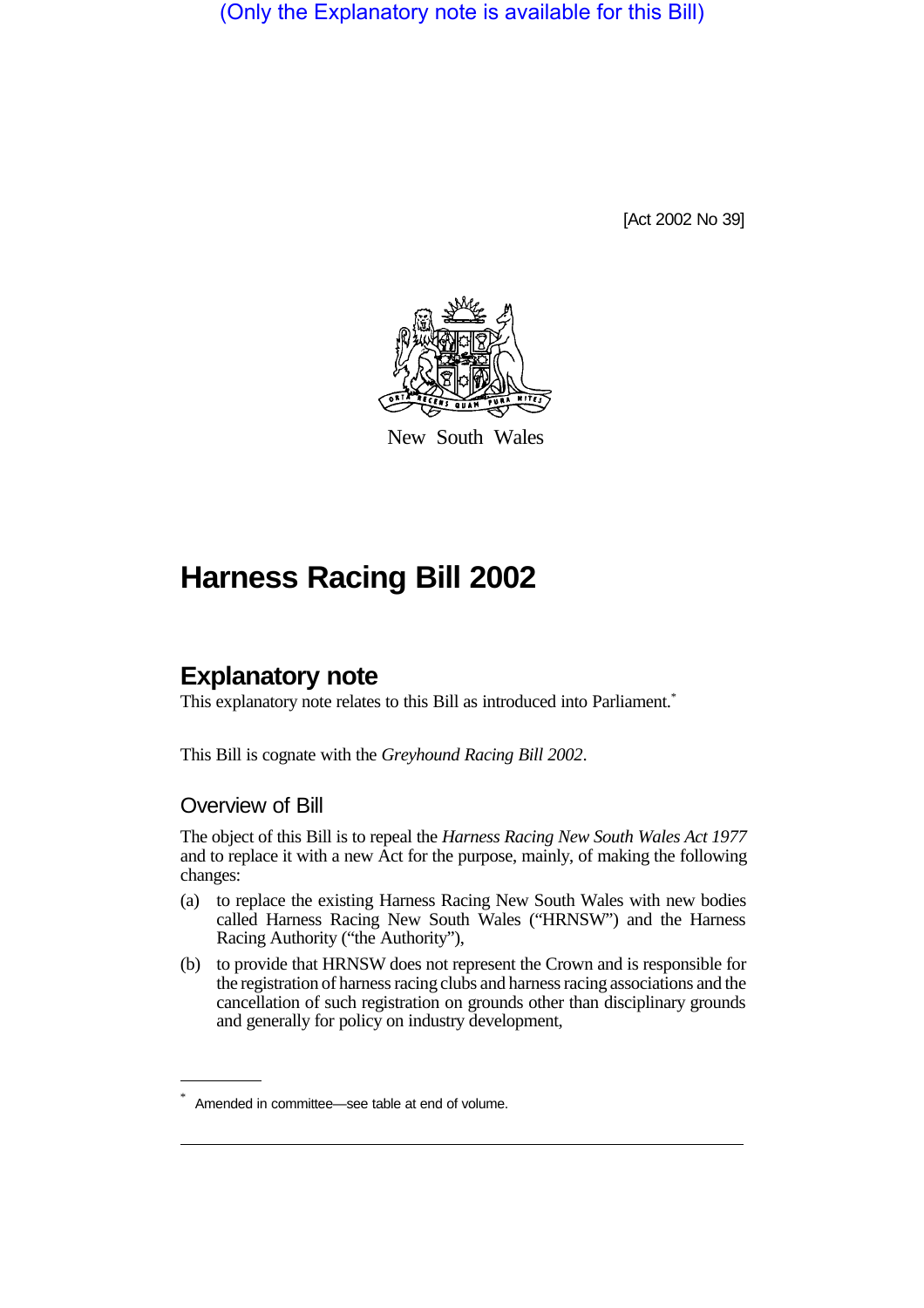Explanatory note

(c) to provide that the Authority represents the Crown and is responsible generally for disciplinary matters relating to the regulation of harness racing and for the making of rules.

The Bill also amends various Acts consequentially.

Outline of provisions

### **Part 1 Preliminary**

**Clause 1** sets out the name (also called the short title) of the proposed Act.

**Clause 2** provides for the commencement of the proposed Act on a day or days to be appointed by proclamation.

**Clause 3** defines certain words and expressions used in the proposed Act.

**Clause 4** provides that notes in the text of the proposed Act do not form part of the proposed Act.

**Clause 5** enables the Minister to determine which functions under the Act are to be exercised by HRNSW or the Authority and to resolve disputes relating to the exercise of functions by those two bodies.

# **Part 2 Harness Racing NSW and Harness Racing Authority**

#### **Division 1 Harness Racing New South Wales**

**Clause 6** constitutes Harness Racing New South Wales as a body corporate and enables it to use a different name approved by the Minister.

**Clause 7** makes it clear that HRNSW and its subsidiaries do not represent the Crown and the State is not responsible for any of their debts, liabilities or obligations unless expressly provided by an Act of Parliament.

**Clause 8** sets out the membership of HRNSW.

Explanatory note page 2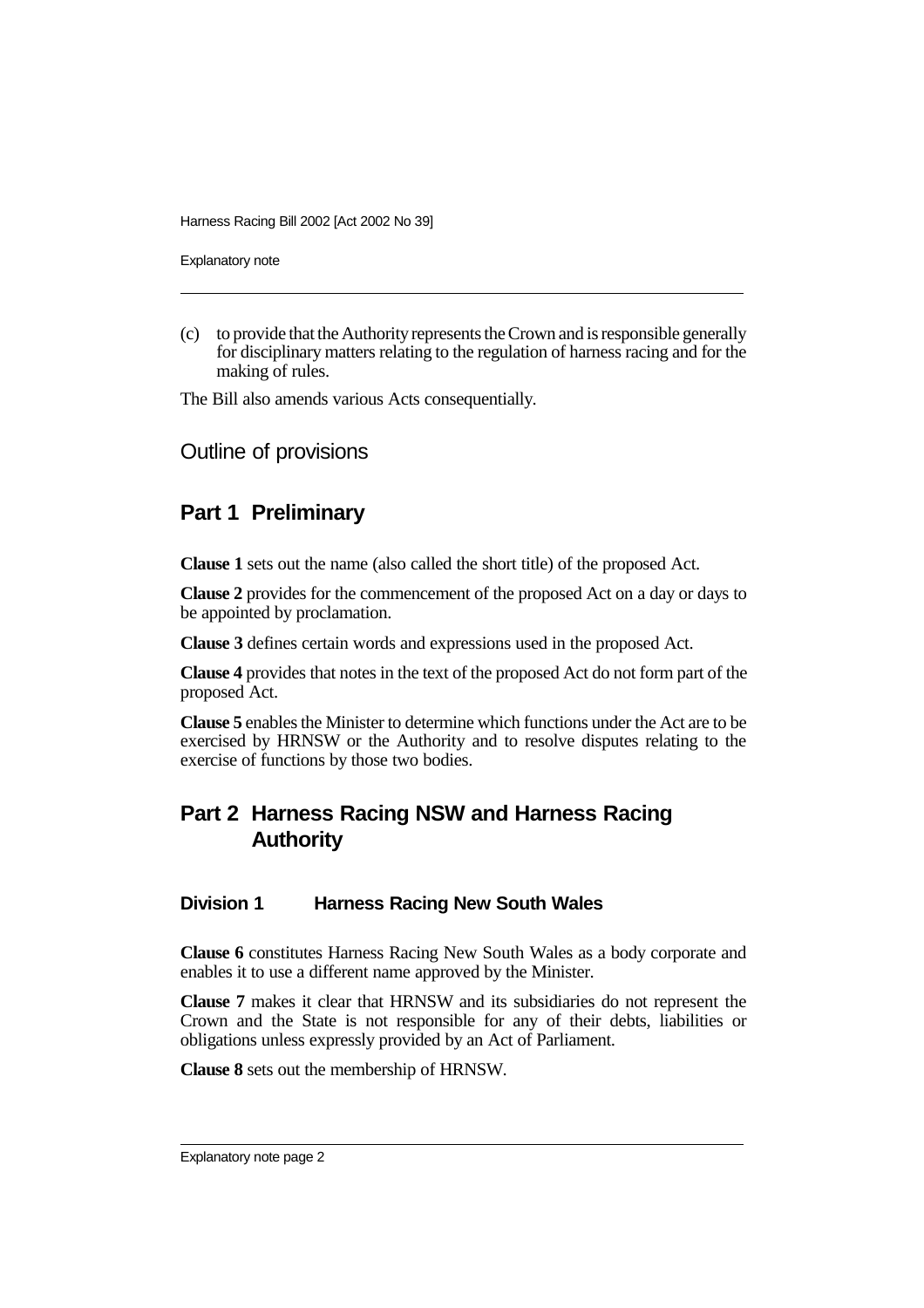Explanatory note

**Clause 9** sets out the functions of HRNSW which include the registration of harness racing clubs and harness racing associations and the development and implementation of policies considered conducive to the promotion, strategic development and welfare of the harness racing industry in the State.

**Clause 10** enables HRNSW to accept, hold and administer property on trust or subject to a condition that it be applied towards certain purposes relating to the harness racing industry and persons associated with it.

**Clause 11** enables HRNSW to appoint a chief executive officer.

**Clause 12** enables HRNSW to appoint other staff.

**Clause 13** requires HRNSW to give an annual report of its work and activities to the Minister for tabling in Parliament.

#### **Division 2 Harness Racing Authority**

**Clause 14** constitutes the Harness Racing Authority as a body corporate that represents the Crown.

**Clause 15** sets out the membership of the Authority.

**Clause 16** provides for the appointment of a Chairperson and Deputy Chairperson of the Authority.

**Clause 17** sets out the functions of the Authority.

**Clause 18** enables the Authority to accept, hold and administer property on trust or subject to a condition that it be applied towards certain purposes relating to the harness racing industry and persons associated with it.

**Clause 19** requires the Authority to obtain the consent of the Minister to any dealings with land.

**Clause 20** enables the Authority to appoint a chief executive officer.

**Clause 21** enables the Authority to appoint other staff.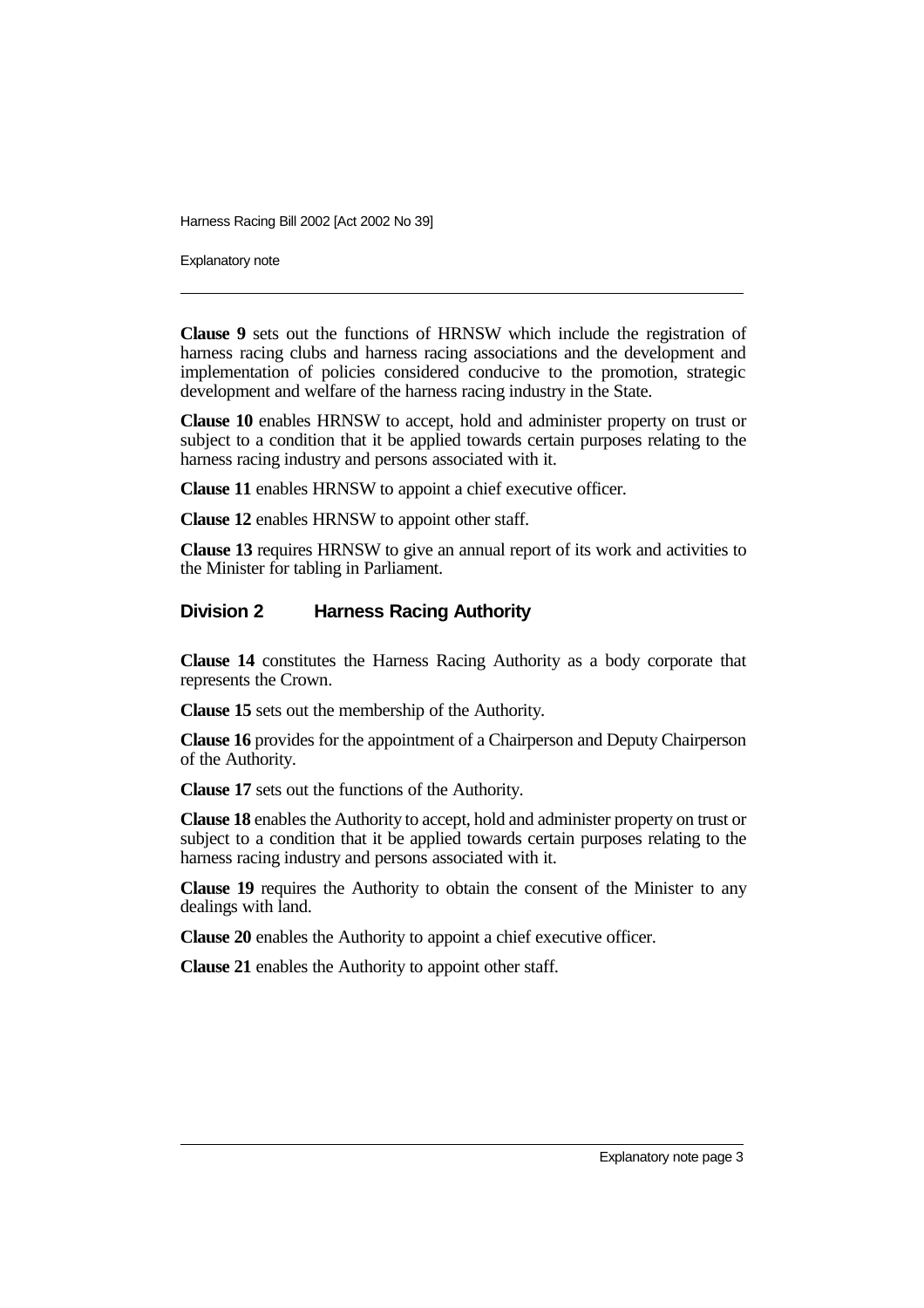Explanatory note

## **Part 3 Control and regulation of harness racing**

#### **Division 1 Registration**

**Clause 22** provides for HRNSW to register harness racing clubs and harness racing associations, subject to the rules.

**Clause 23** enables HRNSW to suspend or cancel the registration of harness racing clubs or harness racing associations that are not financially viable or for other reasons that are in the best interests of the harness racing industry.

**Clause 24** provides for the Authority to register harness racing horses, owners, trainers, drivers, bookmakers and other persons associated with the harness racing industry.

**Clause 25** enables the Authority to take disciplinary action or to take action in the interests of occupational health and safety, including the suspension or cancellation of any registration under the proposed Act or the imposition of fines.

#### **Division 2 Rules**

**Clause 26** enables the Authority to make rules, not inconsistent with the proposed Act, for or with respect to the control and regulation of harness racing and sets out a number of specific rule-making powers. The clause also provides that certain rules with respect to functions to be exercised by HRNSW must be made on the recommendation of HRNSW.

### **Part 4 Appeals and disciplinary inquiries**

#### **Division 1 Rights and procedures concerning appeals and inquiries**

**Clause 27** defines certain words and expressions for the purposes of the Part. An appeal means an appeal under the Part, and a disciplinary inquiry means a special inquiry (as provided for in the Act) following an appeal, or any other inquiry by the Authority for the purposes of taking disciplinary action.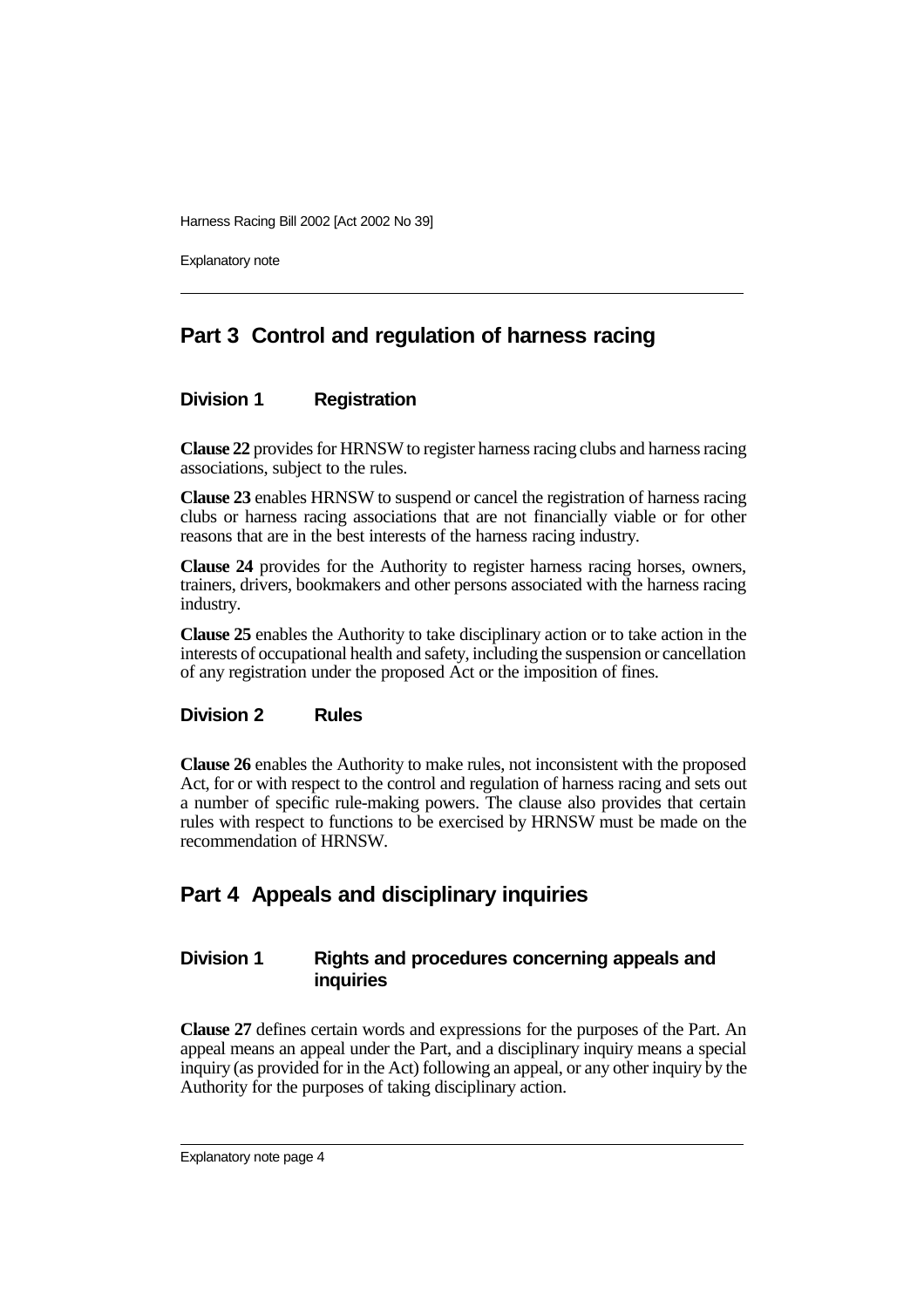Explanatory note

**Clause 28** provides a right of appeal to the Authority or the Tribunal from decisions of stewards or the committee of a harness racing club or harness racing association, or of a steward appointed by the Authority, as determined by the regulations. There is also a right of appeal to the Tribunal from decisions of the Authority, as determined by the regulations.

**Clause 29** provides for matters of procedure concerning disciplinary inquiries and appeals. These include the power of the Authority to decide whether to conduct its disciplinary inquiries in public or in private, or partly in public and partly in private, and the power to examine witnesses on oath in conducting such inquiries.

**Clause 30** provides that the Authority may conduct a special inquiry into a matter decided by the Tribunal on appeal if the Authority receives new information that may have resulted in a substantially different decision had it been given in evidence at the hearing of the appeal. After holding the special inquiry the Authority may decide to take no further action or it may decide the matter differently from the Tribunal. If the latter, the Authority's decision replaces the Tribunal's decision and is not appealable.

**Clause 31** contains a regulation-making power in relation to appeals and special inquiries.

#### **Division 2 Harness Racing Appeals Tribunal**

**Clause 32** defines certain words and expressions for the purposes of the provisions relating to the establishment of the Harness Racing Appeals Tribunal.

**Clause 33** provides for the establishment of the Tribunal.

**Clause 34** deals with the appointment of a qualified person as the Tribunal. A qualified person is a judge of any court in New South Wales (including a judicial member of the Industrial Relations Commission), a retired judge of any court or a person qualified to be appointed as a Judge of the District Court.

**Clause 35** deals with the appointment of a qualified person to act as the Tribunal.

**Clause 36** deals with the appointment of assessors of the Tribunal.

**Clause 37** sets out the functions of assessors.

**Clause 38** gives effect to Schedule 3 which contains other provisions relating to the Tribunal.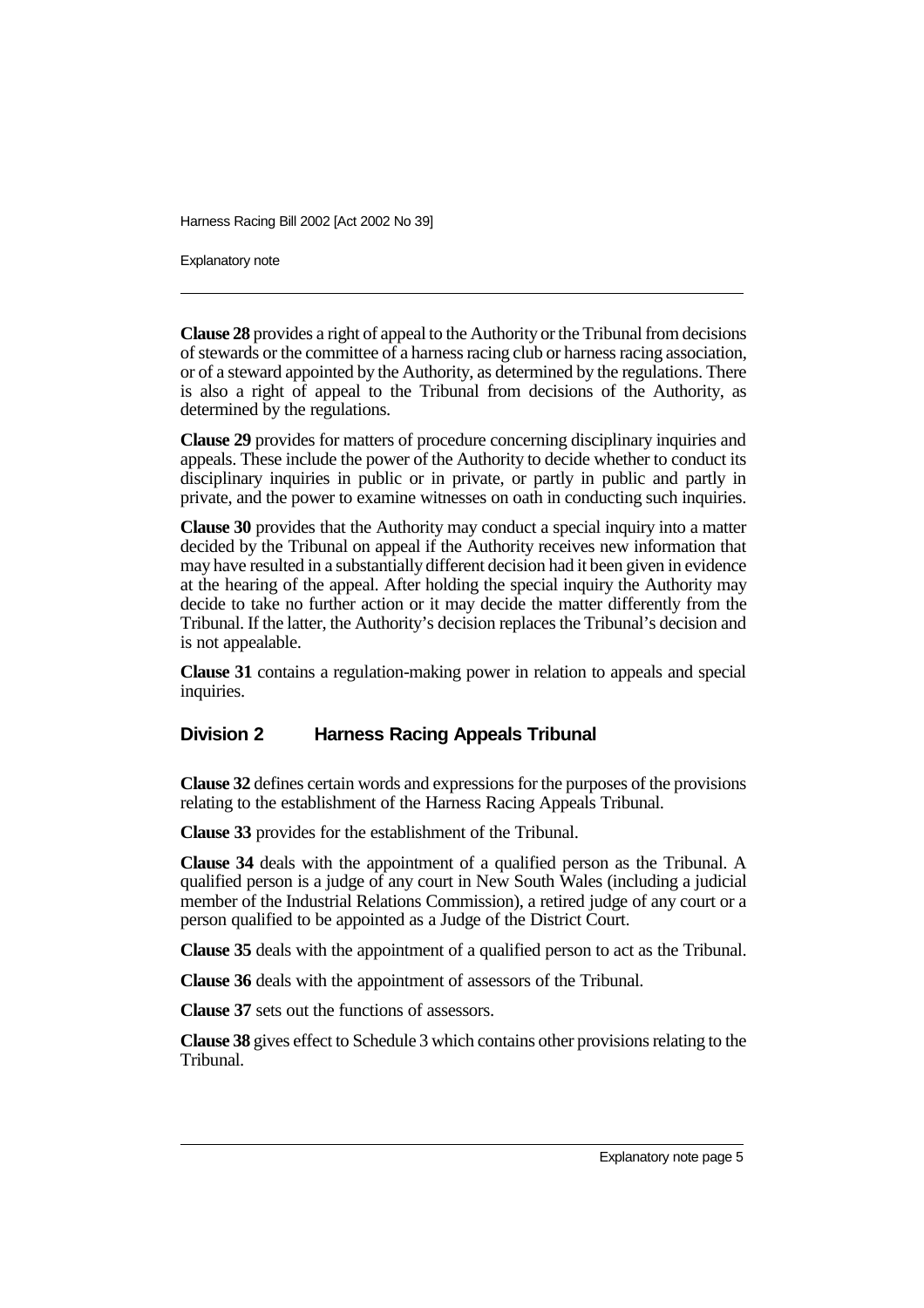Explanatory note

## **Part 5 Harness Racing Industry Participants Advisory Committee**

**Clause 39** establishes the Harness Racing Industry Participants Advisory Committee.

**Clause 40** sets out the membership of the Advisory Committee.

**Clause 41** provides that certain persons are not eligible for membership.

**Clause 42** sets out the functions of the Advisory Committee, which include providing advice to HRNSW and the Authority on industry policy and strategic direction.

### **Part 6 Administration**

**Clause 43** requires the Authority to keep records in relation to its own functions and the registration functions of HRNSW.

**Clause 44** requires HRNSW and the Authority to meet at least twice a year to co-ordinate the carrying out of their functions.

### **Part 7 Finance**

**Clause 45** provides for the financial year of HRNSW and the Authority.

**Clause 46** sets out the expenses under the proposed Act for which HRNSW and the Authority are liable.

**Clause 47** enables HRNSW and the Authority to establish accounts.

**Clause 48** enables HRNSW and the Authority to determine fees and charges for registration and other business transacted under the proposed Act.

**Clause 49** requires HRNSW to obtain the approval of the Minister when borrowing more than \$1,000,000 or such other amount as is prescribed by the regulations or when borrowing a number of amounts in a prescribed period that total more than a prescribed amount.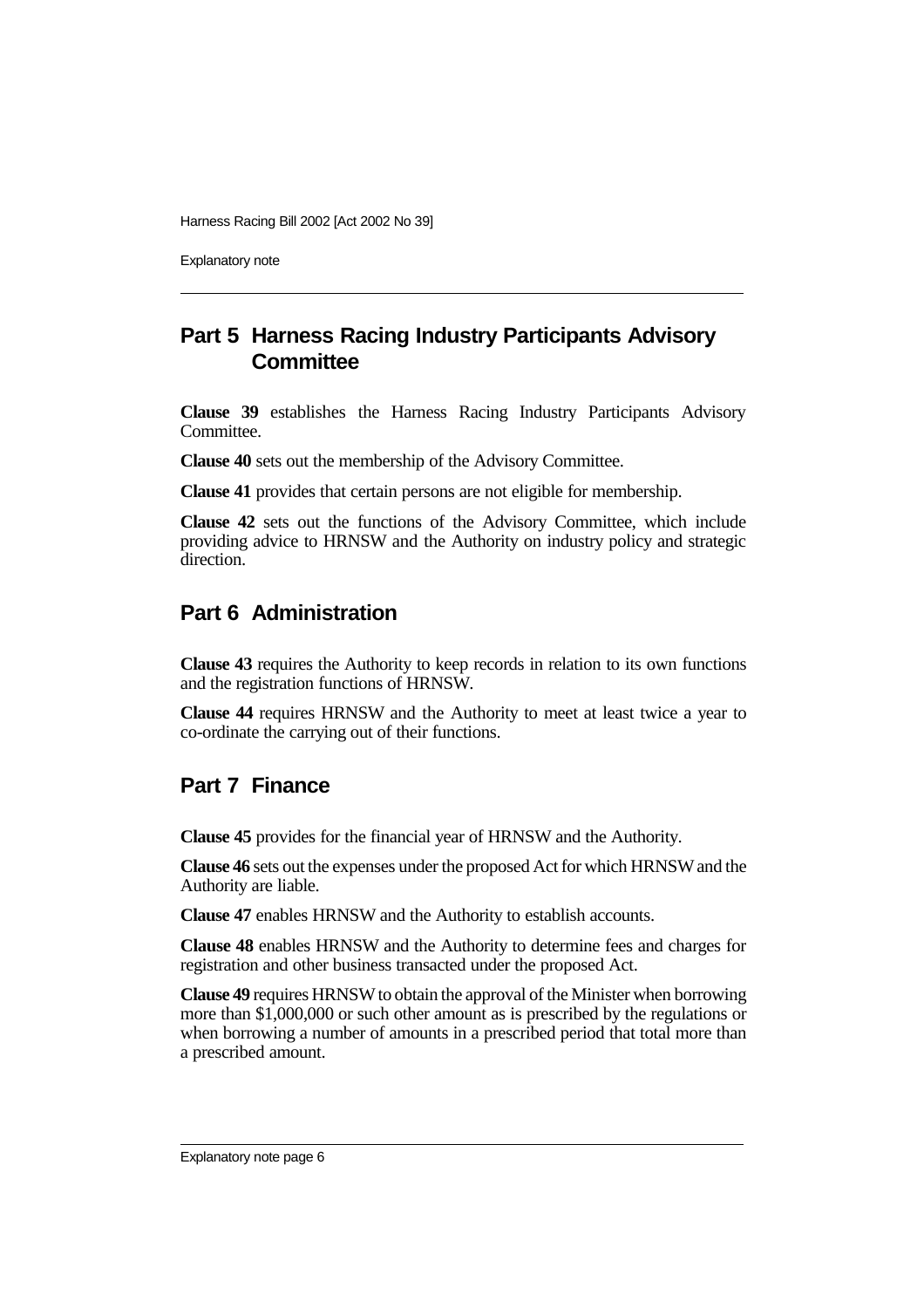Explanatory note

**Clause 50** requires the Authority to prepare, and submit to the Minister for approval, an annual budget. HRNSW is to provide the money to fund that budget out of money given to HRNSW under commercial arrangements required by the *Totalizator Act 1997*. The clause also caps the amount that can be distributed to HRNSW under those arrangements.

**Clause 51** establishes the Harness Racing Benevolent Fund. This Fund is a continuation of the Harness RacingBenevolent Fund established under the*Harness Racing New South Wales Act 1977*. The clause enables money to be paid out of the Fund for the purpose of giving grants or loans to persons in indigent circumstances who have been associated with the harness racing industry.

### **Part 8 Miscellaneous**

**Clause 52** provides that the Authority must investigate, and a provide a report on, any matter relevant to harness racing when directed by the Minister and may investigate and report on any such matter on its own motion.

**Clause 53** enables HRNSW and the Authority to require the production of records relating to the affairs of any harness racing club or harness trial track.

**Clause 54** makes it an offence to disclose information obtained in connection with the administration of the proposed Act except in certain circumstances or to certain persons.

**Clause 55** enables HRNSW and the Authority to delegate certain functions.

**Clause 56** protects members of HRNSW, the Authority and the Advisory Committee, and other specified persons, from personal liability for things done by HRNSW, the Authority or the Advisory Committee.

**Clause 57** provides for the authentication of certain documents by HRNSW and the Authority.

**Clause 58** deals with certain evidentiary matters.

**Clause 59** enables HRNSW and the Authority to recover money owing as a debt.

**Clause 60** provides for proceedings for offences against the proposed Act to be dealt with summarily before a Local Court.

**Clause 61** enables regulations to be made for the purposes of the proposed Act.

**Clause 62** repeals the *Harness Racing New South Wales Act 1977*.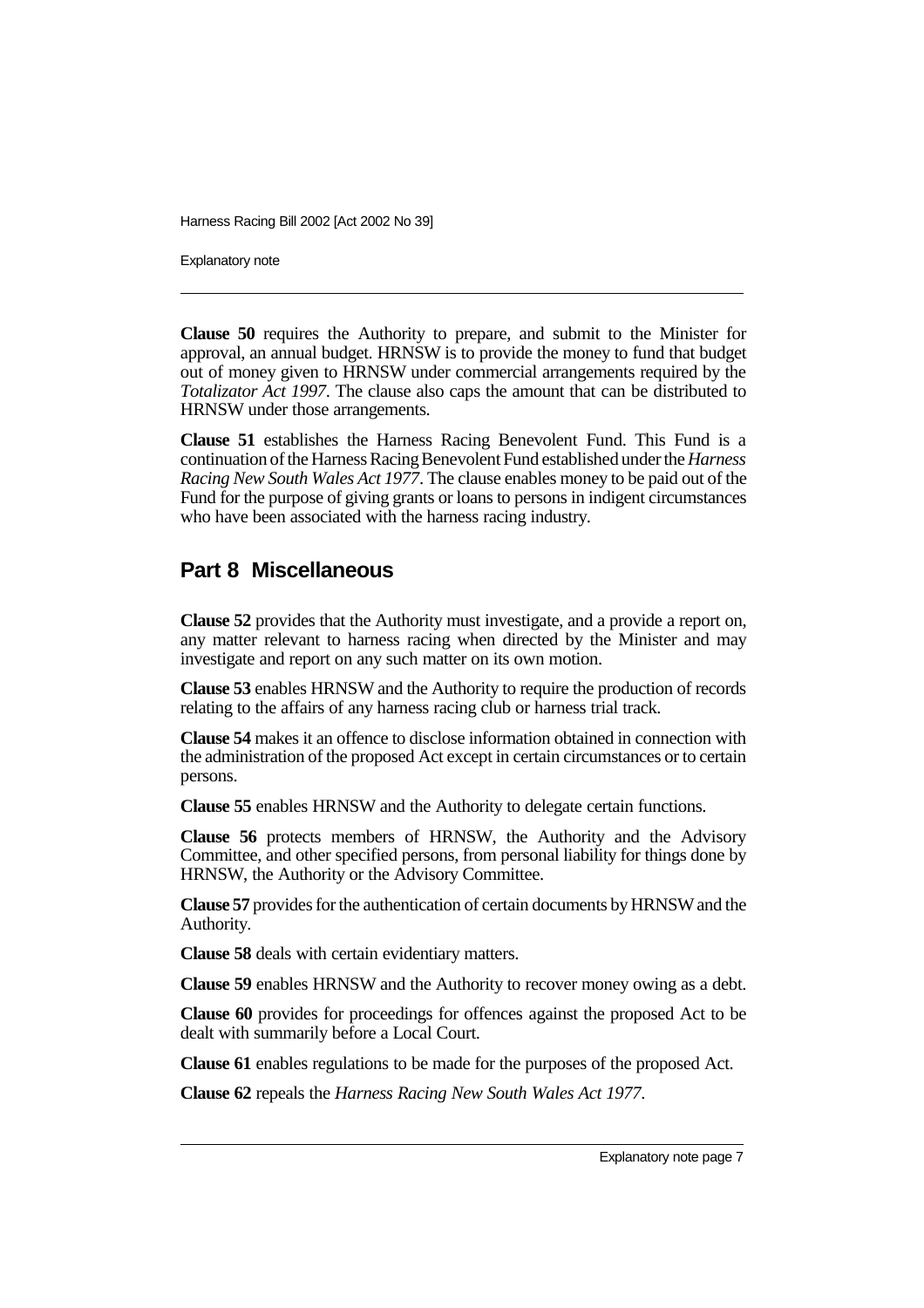Explanatory note

**Clause 63** gives effect to Schedule 5 which amends various other Acts consequentially.

**Clause 64** gives effect to Schedule 6 which contains savings and transitional provisions.

**Clause 65** provides for the Minister to review the proposed Act as soon as possible after five years from the date of assent and to report to Parliament on the review.

### **Schedule 1 Provisions relating to HRNSW**

**Schedule 1** contains provisions relating to the members and procedure of HRNSW, including term of office and vacation of office of members, disclosure of pecuniary interests and preparation by HRNSW of a code of conduct for members and delegates of HRNSW.

### **Schedule 2 Provisions relating to Authority**

**Schedule 2** contains provisions relating to the members and procedure of the Authority, including term of office and vacation of office of members, disclosure of pecuniary interests and preparation by the Authority of a code of conduct for members and delegates of the Authority.

### **Schedule 3 Provisions relating to Tribunal**

**Schedule 3** contains provisions relating to persons appointed as the Tribunal and assessors, including term of office and vacation of office.

### **Schedule 4 Provisions relating to Advisory Committee**

**Schedule 4** contains provisions relating to members of the Advisory Committee, including term of office and vacation of office.

# **Schedule 5 Amendment of other Acts**

**Schedule 5** contains consequential amendments to other Acts.

Explanatory note page 8